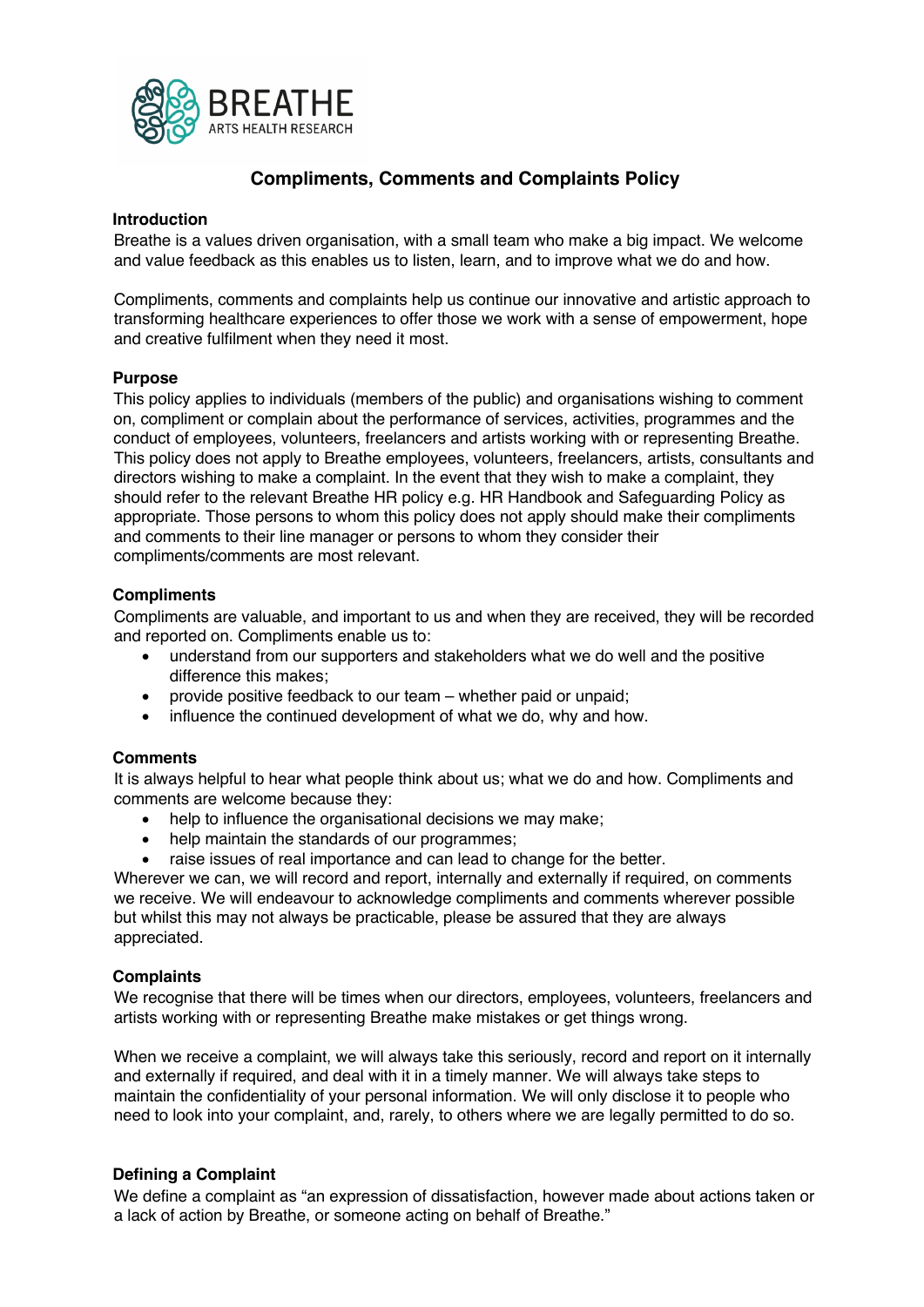Where it is unclear whether a communication is indeed a complaint, we will endeavour to confirm this with you, in so far as we can. If the communication or comment is done anonymously, we may not be able to treat it as a complaint under this policy.

The following issues (this is not an exhaustive list) will be treated as complaints as they touch upon Breathe's core values, accusations of:

- inappropriate/improper fundraising methods;
- poor standards of service including accusations of professional incompetence or misconduct;
- financial losses/waste;
- criminality within or involving Breathe;
- Breathe being deliberately used for significant private advantage;
- non-compliance with Breathe's own policies/procedures:
- non-compliance with relevant laws and regulations.

**Please note:** under certain circumstances we may not be able to respond to a complaint including where:

- you have not identified yourself or provided your contact details;
- your complaint is not about Breathe;
- your expression of the complaint is insufficiently clear;
- your complaint has been sent to us and other organisations as part of a bulk mailing or email.

However, Breathe will still take the complaints seriously and deal with them appropriately, including contacting you where we are able to, to discuss the matter further.

# **Sharing your Compliments, Comments & Complaints with us**

Set out below are the details of how and to whom you should submit your feedback:

|              | <b>COMPLAINTS relating to the</b><br><b>Breathe Managing Director or a</b><br><b>Director ONLY</b>                                                          | All other Compliments, Comments<br>and Complaints                                                                                                                         |
|--------------|-------------------------------------------------------------------------------------------------------------------------------------------------------------|---------------------------------------------------------------------------------------------------------------------------------------------------------------------------|
| <b>Email</b> | chair@breatheahr.org                                                                                                                                        | smt@breatheahr.org                                                                                                                                                        |
| In writing   | FAO David Owen, Chair<br>Breathe Arts Health Research<br>The Clarence Centre for Enterprise<br>and Innovation<br>6 St. George's Circus<br>London<br>SE1 6FE | <b>FAO Managing Director</b><br><b>Breathe Arts Health Research</b><br>The Clarence Centre for Enterprise<br>and Innovation<br>6 St. George's Circus<br>London<br>SE1 6FE |
| <b>Phone</b> | 0203 290 2013                                                                                                                                               | 0203 290 2013                                                                                                                                                             |

# **Our process for dealing with complaints**

Where a complaint has been submitted in accordance with this policy, Breathe will acknowledge your complaint within five working days, explain the process that will be followed and when a decision will be made.

Following a thorough and fair investigation by us to establish the facts surrounding the complaint, we will always attempt to provide a full, written response within 15 working days. There may be occasions where this is not possible, and we will always notify you of this and advise you of the date by which you are likely to receive a response to your complaint against Breathe. When notifying you of the outcome of our investigation and any follow up action taken, we will confirm to whom you should submit an appeal in the event that you wish to contest the outcome. An appeal must be submitted in writing within 15 working days from the date of the letter notifying you of the outcome and must satisfy one or more of the criteria set out below.

# **Appealing our response**

Any appeal must be in writing and satisfy one or more of the following criteria:

• you have new, relevant information to present (which you have not previously submitted);